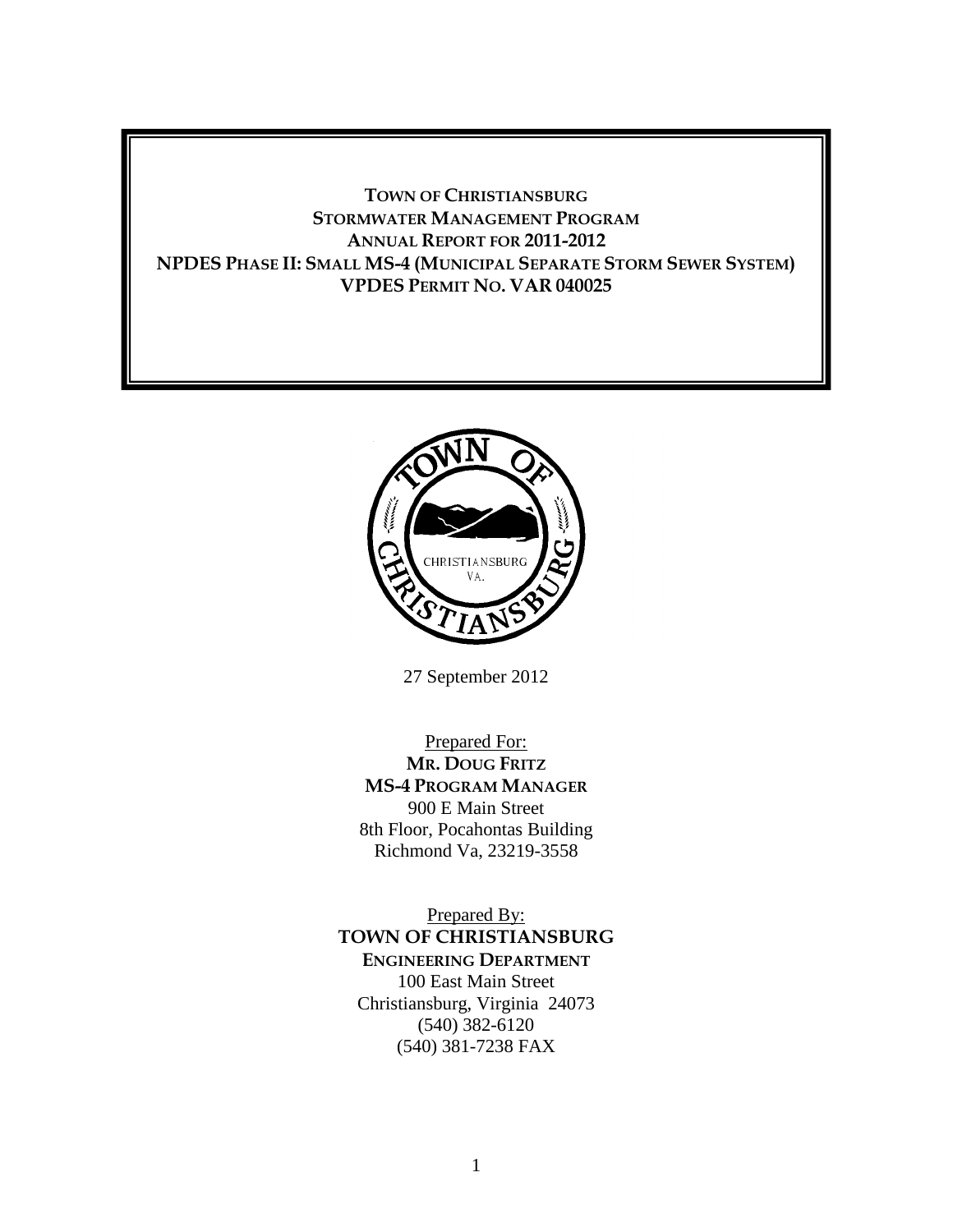# Table of Contents

| Minimum Control Measure No. 1: Public Education and Outreach3                |  |
|------------------------------------------------------------------------------|--|
|                                                                              |  |
| Minimum Control Measure No. 3: Illicit Discharge Detection and Elimination 5 |  |
|                                                                              |  |
| Minimum Control Measure No. 5: Post Construction Storm Water Management6     |  |
|                                                                              |  |
|                                                                              |  |

# Appendices

| Stormwater Quality Design / E-Permitting Meeting, BMP 2.2Appendix F   |  |
|-----------------------------------------------------------------------|--|
|                                                                       |  |
|                                                                       |  |
|                                                                       |  |
|                                                                       |  |
|                                                                       |  |
| Public Works Facility Stormwater Inspection Memo, BMP 6.4  Appendix L |  |
|                                                                       |  |
|                                                                       |  |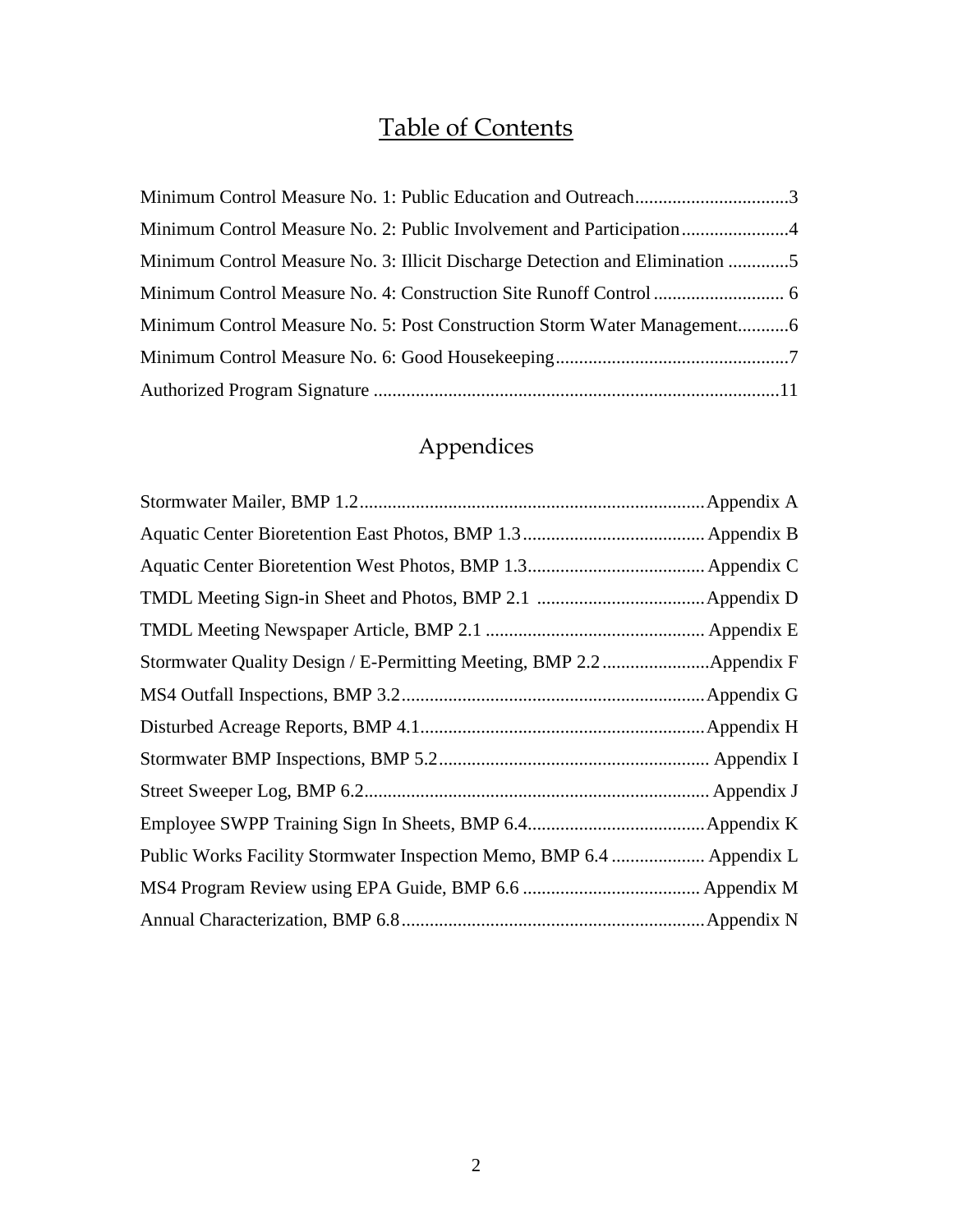# **The following is a summary of the Six Minimum Control Measures that the Town of Christiansburg has implemented in accordance with the Town's MS-4 Program Plan. This report covers the period July 1, 2011 – June 30, 2012.**

### **Minimum Control Measure No. 1: Public Education and Outreach**

### **A. BMP 1.1 : Stormwater Webpage**

Annual Goals for Reporting Year: Evaluate the stormwater webpages for content and design. Update as needed.

Measurable Goals Achieved for Reporting Year: The measurable goals for this reporting year were met. The webpages have been evaluated for content and design and have been deemed sufficient. The webpage is viewable at: [http://www.christiansburg.org/index.aspx?nid=148.](http://www.christiansburg.org/index.aspx?nid=148)

Next Year's Annual Goals: Evaluate the stormwater webpages for content and design. Update as needed.

### **B. BMP 1.2 : Educational Mailers**

Annual Goals for Reporting Year: Create new mailer, or update a previous mailer. Send to all addresses in Christiansburg. Record any feedback and file.

Measurable Goals Achieved for Reporting Year: The measurable goals for this reporting year were met. A copy of the 2011-2012 mailer is included as Appendix A. No feedback was received during the reporting period.

Next Year's Annual Goals: Create new mailer, or update a previous mailer. Send to all addresses in Christiansburg. Record any feedback and file.

### **C. BMP 1.3 : Model Stormwater System**

Annual Goals for Reporting Year: Retrofit infiltration basin to bio-retention filter. Install informational sign once reconstruction is complete Maintain BMPs and signs.

Measurable Goals Achieved for Reporting Year: The measurable goals for this reporting year were met. The retrofit bioretention filter (Bioretention East) was installed along with an informational sign. The existing bioretention filter (Bioretention West) was maintained as needed. Photos of the Bioretention East and the information sign are included as Appendix B and photos of the Bioretention West and its informational sign are included as Appendix C.

Next Year's Annual Goals: Maintain BMPs and signs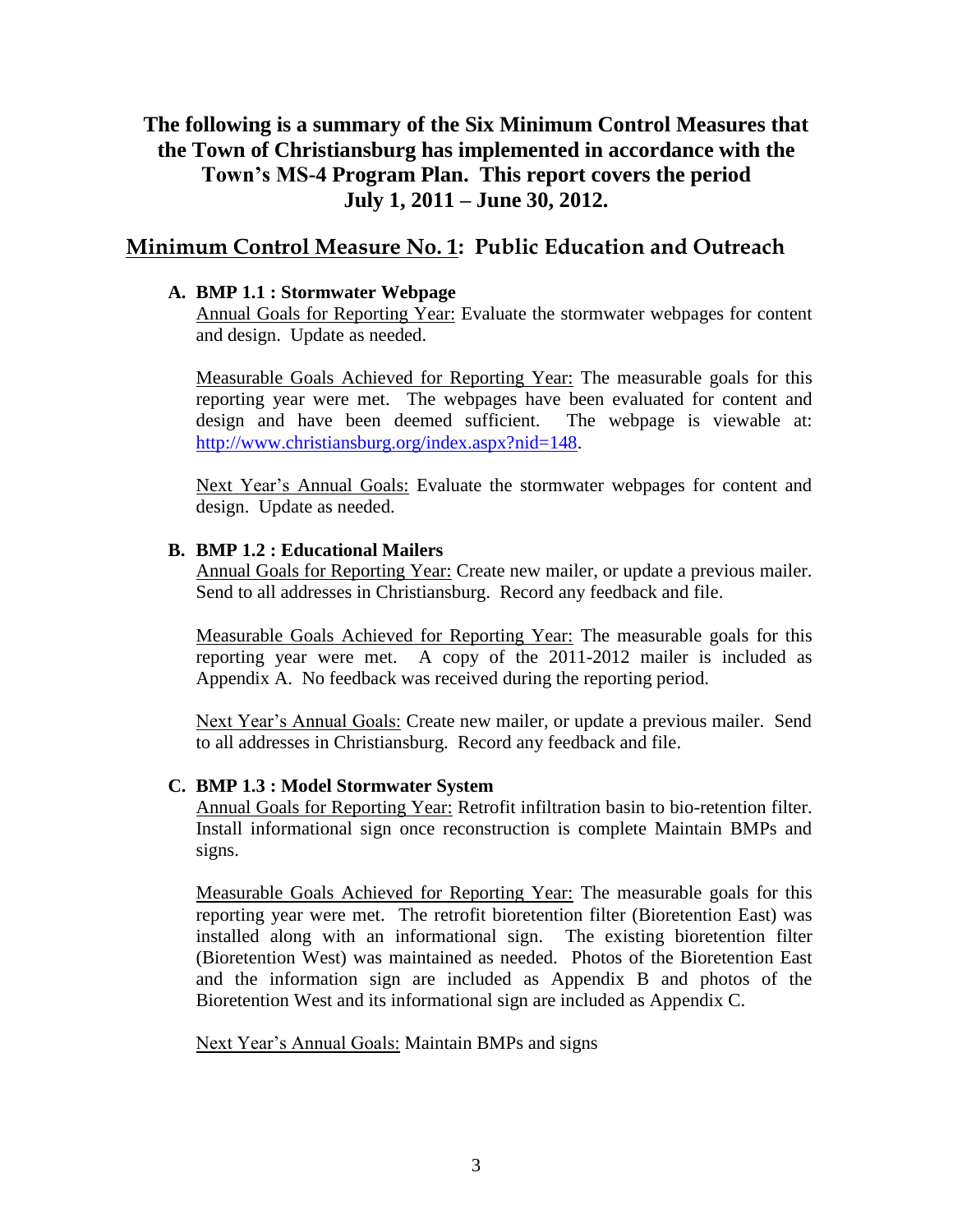### **D. BMP 1.4 : Storm Drain Labeling**

Annual Goals for Reporting Year: Place or paint message on 100 inlet structures. Update GIS database to reflect inlets' status as 'marked'.

Measurable Goals Achieved for Reporting Year: The measurable goals for this reporting year were met. The Town installed 100 storm drain markers during the reporting year. Also, the GIS database has been updated.

Next Year's Annual Goals: Place or paint message on 100 inlet structures. Update GIS database to reflect inlets' status as 'marked'.

### **Minimum Control Measure No. 2: Public Involvement / Participation**

#### **A. BMP 2.1 : TMDL Sessions**

Annual Goals for Reporting Year: Hold at least one TMDL session. Record discussion topics and file.

Measurable Goals Achieved for Reporting Year: The measurable goals for this reporting year were met. On June 29, 2011 a TMDL Meeting was held at the Christiansburg Aquatic Center from 1:00-3:00 PM. The meeting was an opportunity for Town Staff to engage in dialog with citizens on the TMDL's for streams located in the Town's corporate limits. Pictures of the meeting displays, a copy of the sign-in sheet, and meeting advertisement from the website are included as Appendix D. Included as Appendix E is a copy of the newspaper article based on the meeting information.

Next Year's Annual Goals: Hold at least one TMDL session. Record discussion topics and file.

**B. BMP 2.2 : Developer / Engineer Stormwater Quality Treatment Design and Construction Information Session**

Annual Goals for Reporting Year: Hold at least one Stormwater Quality Treatment Design session. Record discussion topics and file.

Measurable Goals Achieved for Reporting Year: The measurable goals for this reporting year were met. The Town held a meeting with the local development community on the new E-Permitting system, which will be implemented in the coming years for issuance of VSMP Construction General Permit coverage. Gerry Seely with DCR provided a presentation on the new system and answered questions about its applicability and features. Included as Appendix F is a copy of the sign-in sheet and a photo of the session.

Next Year's Annual Goals: Hold at least one Stormwater Quality Treatment Design Session. Record discussion topics and file.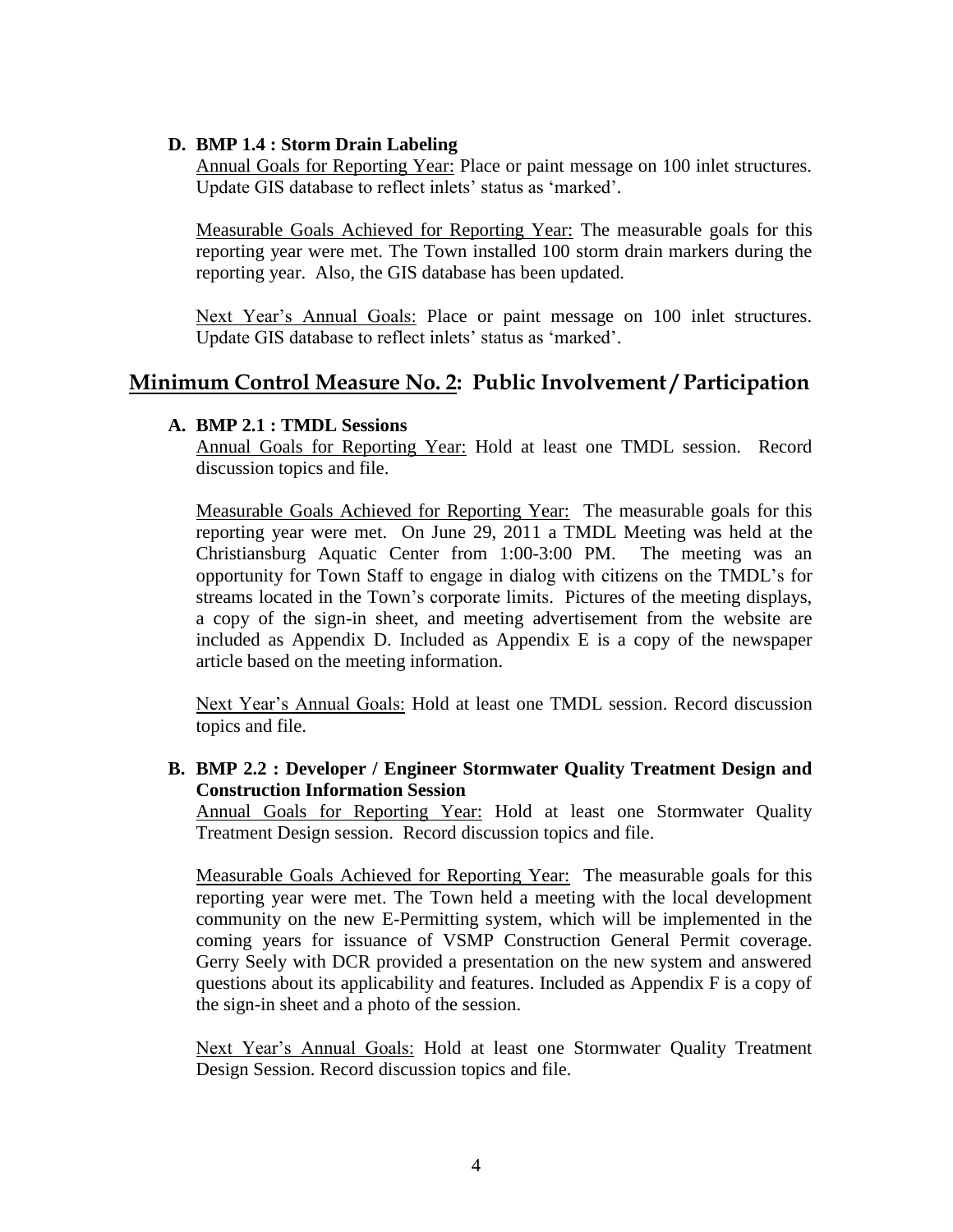#### **C. BMP 2.3 : Provide MS4 Annual Report to Town Council**

Annual Goals for Reporting Year: Provide MS4 Annual Report to Town Council and general public once the report has been completed.

Measurable Goals Achieved for Reporting Year: The measureable goals for this BMP were met; the report was provided to Town Council but there was no discussion. Also, the Annual Report was posted on the Town's webpage as a PDF file for anyone to download.

Next Year's Annual Goals: Provide MS4 Annual Report to Town Council and general public once the report has been completed. Document any resulting discussion and file.

### **Minimum Control Measure No. 3: Illicit Discharge Detection and Elimination**

#### **A. BMP 3.1: Storm Sewer System Mapping**

Annual Goals for Reporting Year: Maintain GIS database, and update the database whenever new facilities are accepted as Town infrastructure.

Measurable Goals Achieved for Reporting Year: The measurable goals for this reporting year were met. The Town's GIS database was maintained and updated throughout the course of the year. As new infrastructure was installed and accepted by the Town, it was added to the GIS database.

Next Year's Annual Goals: Maintain GIS database, and update the database whenever new facilities are accepted as Town infrastructure.

#### **B. BMP 3.2 : Illicit Discharge Detection and Elimination Plan**

Annual Goals for Reporting Year: Complete written IDDE Plan (the plan and procedures had been developed and implemented, but not fully documented). Continue to operate within the IDDE Plan. Inspect at least 50% of the Town's MS4 outfalls. Create and maintain records of any illicit discharge events.

Measurable Goals Achieved for Reporting Year: The measurable goals for this reporting year were partially met. The written IDDE plan was not completed during the reporting year. The Town inspected 100% of the known MS4 outfalls, and those inspections are included as Appendix G. Illicit discharge records were created and maintained as needed.

Next Year's Annual Goals: Complete written IDDE plan and continue to operate within the IDDE Plan. Inspect at least 50% of the Town's known MS4 outfalls. Create and maintain records of any illicit discharge events.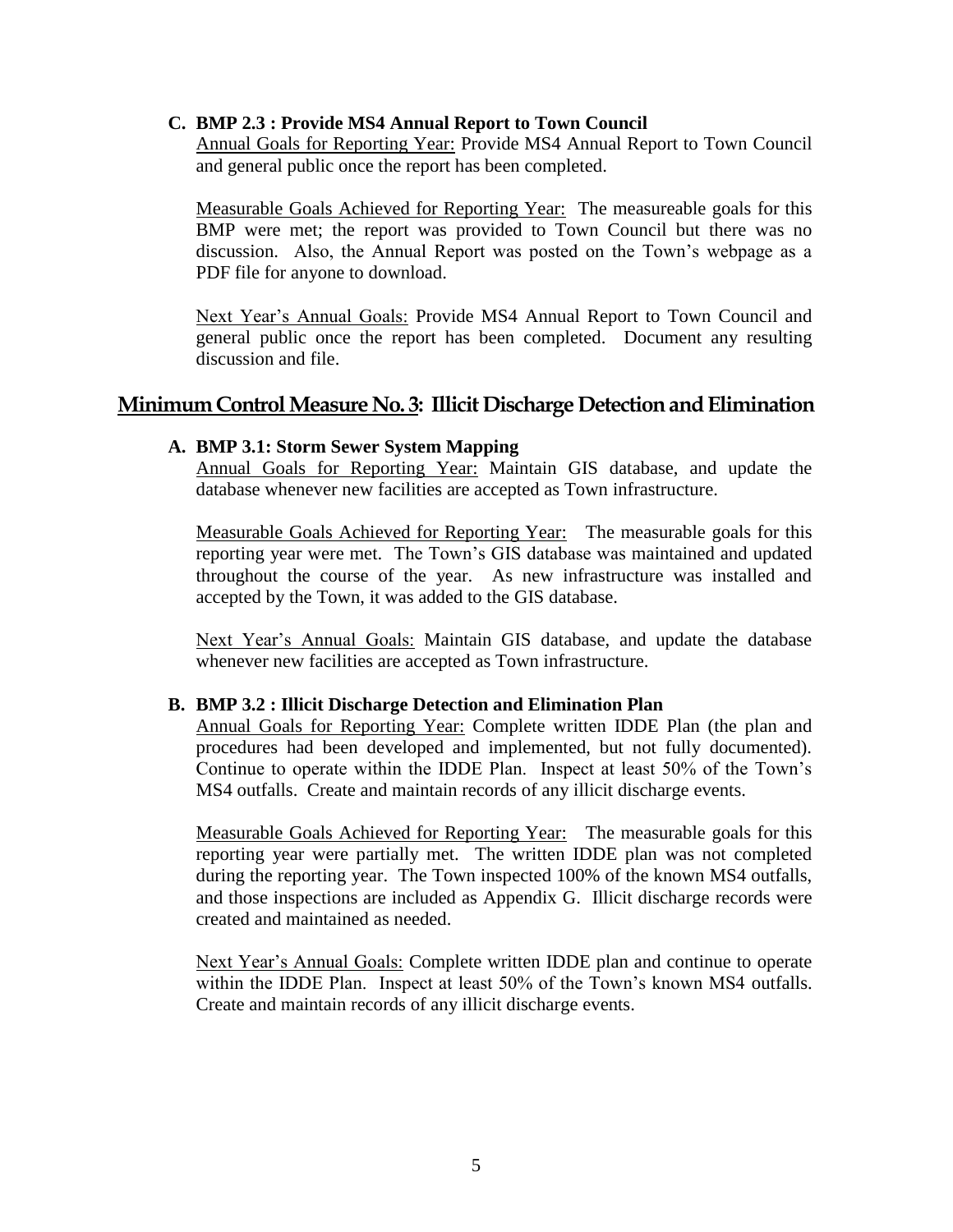### **C. BMP 3.3 : Inflow and Infiltration Reduction Program**

Annual Goals for Reporting Year: Continue to develop and execute the I & I Reduction Program. This will include sanitary sewer manhole inspections, sanitary sewer pipeline inspections, and flow monitoring.

Measurable Goals Achieved for Reporting Year: The measurable goals for this reporting year were met. The Town continued to execute the I  $&$  I Reduction Program, and performed sanitary sewer manhole and line inspections and flow monitoring. The Town also replaced 37 manhole frame and covers that were contributing excessive I & I.

Next Year's Annual Goals: Continue to develop and execute the I & I Reduction Program. This will include sanitary sewer manhole inspections, sanitary sewer pipeline inspections, and flow monitoring.

## **Minimum Control Measure No. 4: Construction Site Stormwater Runoff Control**

### **A. BMP 4.1 : Construction Site Runoff Control Plan**

Annual Goals for Reporting Year: Continue administering ESC Program and reporting disturbed acreage to DCR monthly. Require VSMP permit coverage be acquired prior to issuance of a land disturbing permit.

Measurable Goals Achieved for Reporting Year: The measurable goals for this reporting year were met. The ESC Program continued to operate, the disturbed acreage was reported to DCR on a monthly basis, and the Town required applicable projects to acquire VSMP permit coverage prior to the issuance of a land disturbing permit. Included as Appendix H are the disturbed acreage reports that have been submitted to DCR.

Next Year's Annual Goals: Continue administering ESC Program and reporting disturbed acreage to DCR monthly. Require VSMP permit coverage be acquired prior to issuance of a land disturbing permit.

## **Minimum Control Measure No. 5: Post-Construction Stormwater Management in New Development and Redevelopment**

### **A. BMP 5.1 : Stormwater Management Ordinance**

Annual Goals for Reporting Year: Continue to review and approve plans in compliance with Town Code. Review and update Town Code to ensure compliance with current state law and regulations.

Measurable Goals Achieved for Reporting Year: The measurable goals for this reporting year were met. All new plans approved for development or redevelopment were reviewed and approved in compliance with Town Code. The stormwater management portion of Town Code was compliant with state law and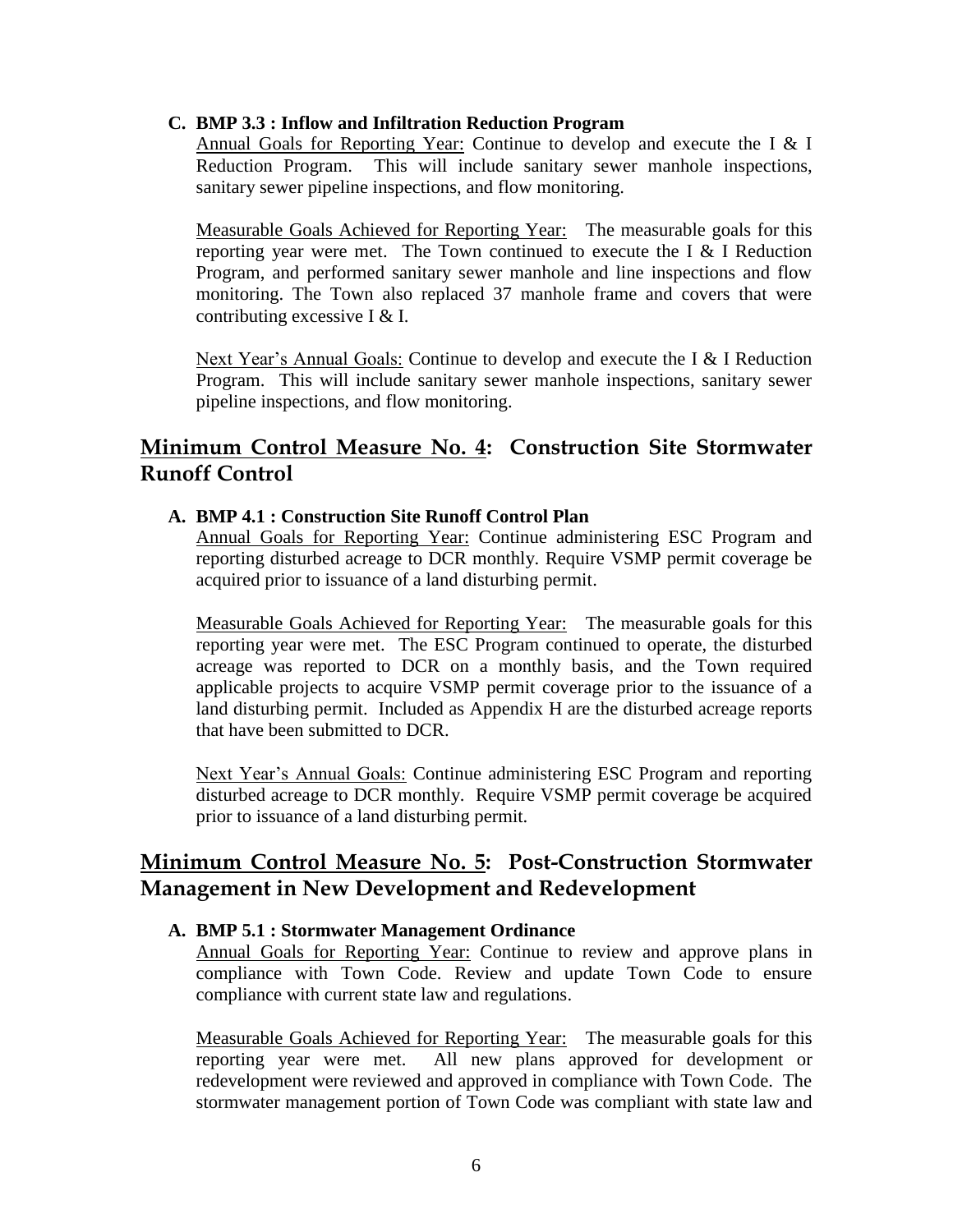regulations until September 13, 2011 when new regulations were made effective. Town Code was not reviewed for compliance after the new regulations went into effect.

Next Year's Annual Goals: Continue to review and approve plans in compliance with Town Code. Review and update Town Code to ensure compliance with current state law and regulations as needed.

**B. BMP 5.2 : Stormwater Management Pond / Water Quality BMP Inspections** Annual Goals for Reporting Year: Inspect all Town-owned stormwater management facilities. Inspect all facilities for which the Town has a recorded maintenance agreement.

Measurable Goals Achieved for Reporting Year: The measurable goals for this reporting year were met. All Town-owned stormwater management facilities were inspected. At the end of the reporting year, there were 9 completed and operational private facilities with Town maintenance agreements. The Town inspected all 9 facilities. Attached as Appendix I are copies of the completed inspection forms and photographs.

Next Year's Annual Goals: Inspect all Town-owned stormwater management facilities. Inspect all complete and operational private facilities for which the Town has a recorded maintenance agreement.

# **Minimum Control Measure No. 6: Pollution Prevention / Good Housekeeping for Municipal Operations**

### **A. BMP 6.1 : Household Hazardous Waste Collection**

Annual Goals for Reporting Year: Participate via advertising and staffing for this event.

Measurable Goals Achieved for Reporting Year: The measurable goals for this reporting year were met. The Household Hazardous Waste Collection event was held on the morning of 19 May 2012 at the Montgomery Regional Solid Waste Authority facility, just outside of Christiansburg Corporate Limits. The Town advertized for the event and provided personnel to work the event.

Next Year's Annual Goals: Participate via advertising and staffing for this event.

### **B. BMP 6.2 : Street Sweeping Program**

Annual Goals for Reporting Year: Sweep streets on a regular basis and whenever specific complaints are taken for debris or sediment in the roadway.

Measurable Goals Achieved for Reporting Year: The measurable goals for this reporting year were met. All the streets in Town were swept at least once and specific areas were swept when complaints were received. Approximately 248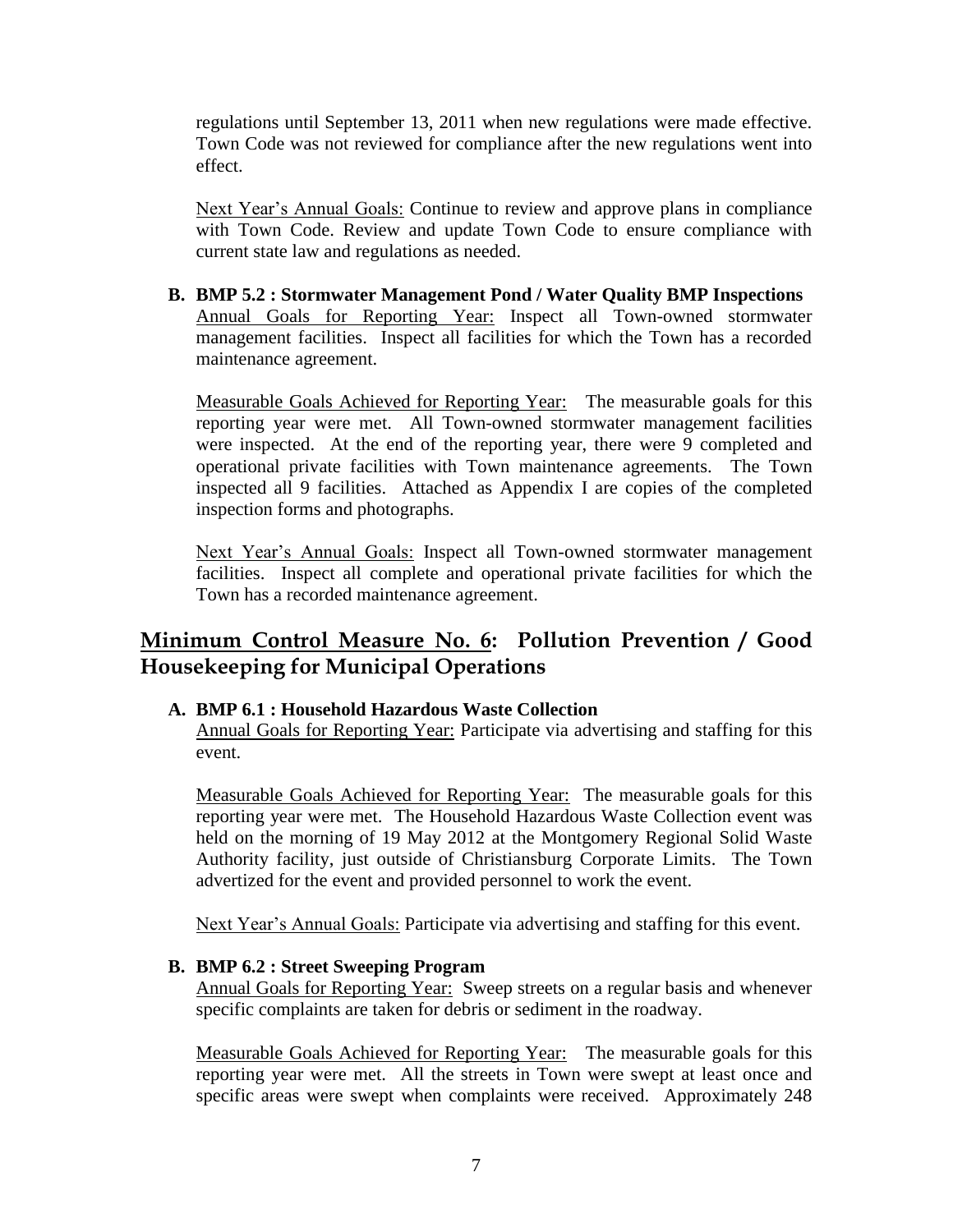tons of debris was removed from the streets with the sweeper. Included as Appendix J is a copy of the street sweeping log.

Next Year's Annual Goals: Sweep streets on a regular basis, and whenever specific complaints are taken for debris or sediment in the roadway.

### **C. BMP 6.3 : Leaf Pickup Program**

Annual Goals for Reporting Year: Pick up leaves in the fall of the year, beginning after the Town's Fall Clean-up activities. Continue picking up leaves as needed through the winter and spring. Take as many loads as feasible to composting facilities rather than the landfill.

Measurable Goals Achieved for Reporting Year: The measurable goals for this reporting year were met. The leaves were picked up following Fall Clean-up, and they were picked up as needed throughout the winter and spring. A total of 309 loads were picked up totaling approximately 613 tons, and the majority (if not all) of the loads were taken to the local composting facility.

Next Year's Annual Goals: Pick up leaves in the fall of the year, beginning after the Town's Fall Clean-up activities. Continue picking up leaves as needed through the winter and spring. Take as many loads as feasible to composting facilities rather than the landfill.

### **D. BMP 6.4 : Stormwater Pollution Prevention Measures in use during Municipal Operations**

Annual Goals for Reporting Year: Continue to store salt indoors, use wash bays, and perform at least one employee training session per year. Perform a facilities inspection at the Public Works complex looking for possible improvement for stormwater pollution prevention practices and procedures.

Measurable Goals Achieved for Reporting Year: The measurable goals for this reporting year were met. The Town continued to store salt in the salt dome and use the wash bays for vehicle washing. Stormwater pollution prevention training sessions held and 75 Public Works employees attended, as shown by Appendix K, the employee sign in sheets from the training events. Also an inspection of the public works facilities for stormwater pollution prevention was performed, and two concerns were noted. Attached as Appendix L is a copy of the inspection results memorandum.

Next Year's Annual Goals: Continue to store salt indoors, use wash bays, and perform at least one employee training session per year. Perform a facilities inspection at the Public Works complex looking for possible improvement for stormwater pollution prevention practices and procedures.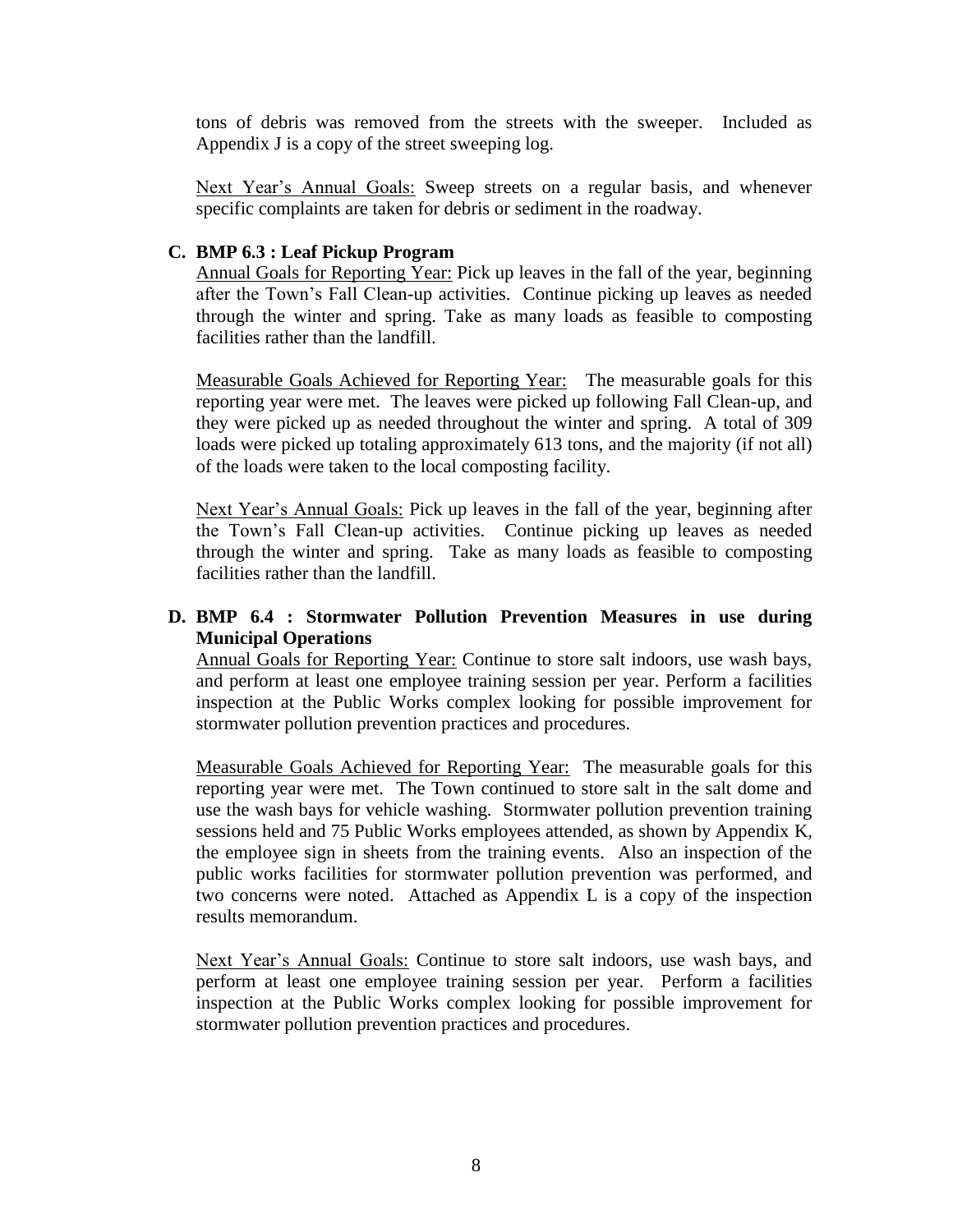### **E. BMP 6.5 : Storm Sewer Cleaning Program**

Annual Goals for Reporting Year: Inspect, clean, and verify our storm sewer system in an ongoing manner. As manpower allows, keep a crew detailed to this task.

Measurable Goals Achieved for Reporting Year: The measurable goals for this reporting year were met. The Town cleaned approximately 5,053 feet of storm sewer, and 4,685 feet of ditch were cleaned and reconstructed during this reporting year.

Next Year's Annual Goals: Inspect, clean, and verify our storm sewer system in an on-going manner. As manpower allows, at least one crew will be dedicated to this task.

### **F. BMP 6.6 : Town's MS4 Program Updates**

Annual Goals for Reporting Year: At the end of the reporting year, perform a general review to ensure permit compliance, and to gauge the effectiveness of the program. Evaluate the program using the EPA's "Municipal Stormwater Program Evaluation Guide."

Measurable Goals Achieved for Reporting Year: The measurable goals for this reporting year were met. A screening level program review was self-performed and is included as Appendix M. No major deficiencies were discovered in the program review process.

Next Year's Annual Goals: At the end of the reporting year, perform a general review to ensure permit compliance, and to gauge the effectiveness of the program.

### **G. BMP 6.7 Evaluate Properties Owned or Operated by the Town**

Annual Goals for Reporting Year: Take samples of runoff from Wades Lane facility and analyze as specified in the General Permit. If the pollutant is discharged at rates above those allowed in the TMDL WLA, develop plans and a schedule to minimize pollutant discharge in a manner consistent with the approved TMDL.

Measurable Goals Achieved for Reporting Year: The measurable goals for this reporting year were not met. Due to manpower constraints and the intermittent timing of rainfall, runoff samples could not be collected for analysis. However, the Town has erosion and sediment control measures in place, and is keeping the site stable as much as possible, therefore there is little concern for excess sediment discharge. Accordingly, sample collection and analysis has been carried over as a goal for the next reporting year.

Next Year's Annual Goals: Take samples of runoff from Wades Lane facility and analyze as specified in the General Permit. If the pollutant is discharged at rates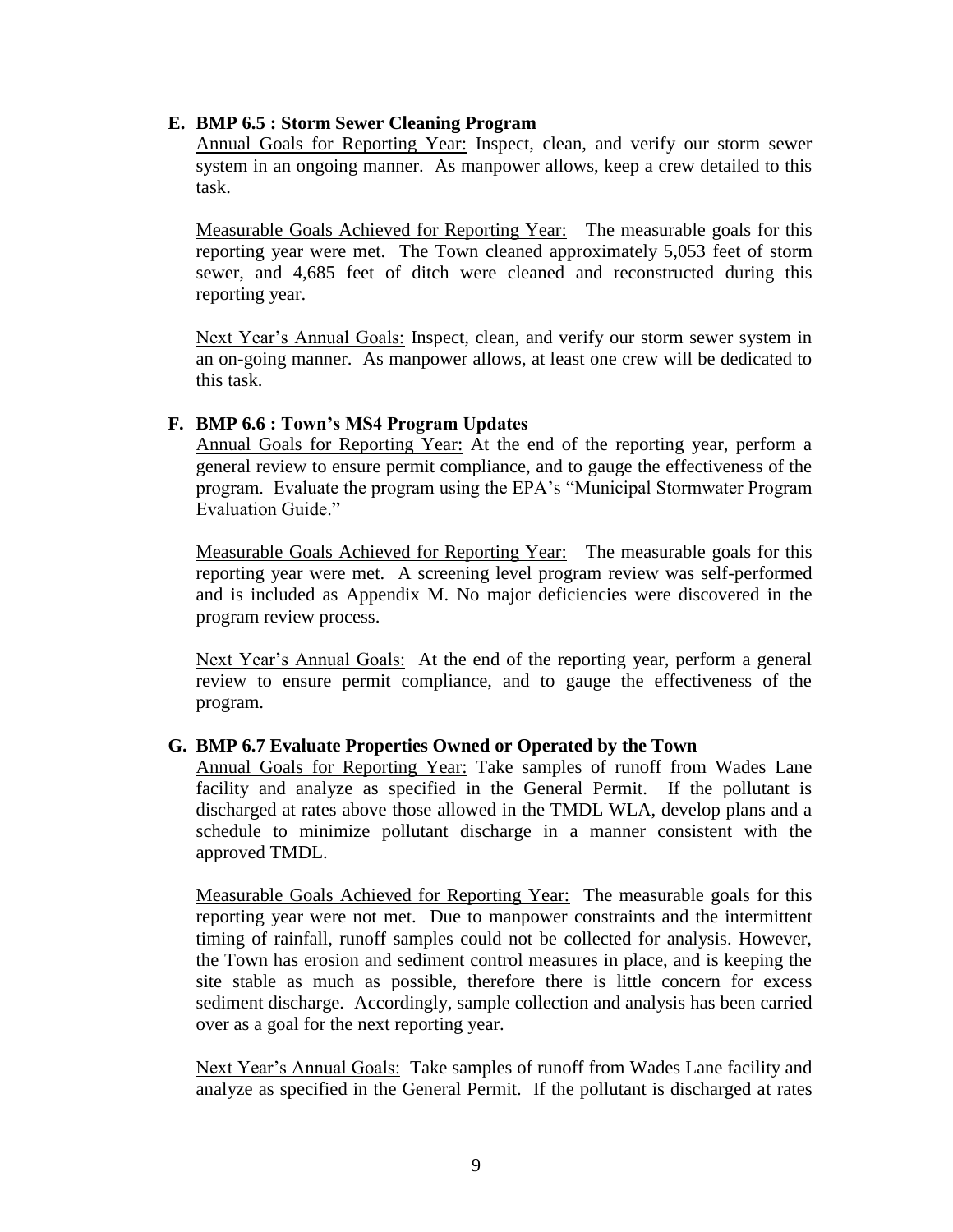above those allowed in the TMDL WLA, develop plans and a schedule to minimize pollutant discharge in a manner consistent with the approved TMDL.

### **H. BMP 6.8 Annual Characterization**

Annual Goals for Reporting Year: Estimate the volume of stormwater discharged by the Town's MS4 in units of cubic feet. Estimate the quantity of pollutants contained in that stormwater volume, in units consistent with any TMDL WLA.

Measurable Goals Achieved for Reporting Year: The measurable goals for this reporting year were met. Included as Appendix N are calculations that estimate the volume of stormwater discharged by the Town's MS4, and the pollutants contained in that stormwater. For the reporting year, the Town's MS4 has released an estimated 25,415,518 cubic feet of stormwater to Crab Creek. This stormwater contained an estimated 41.9 tons of sediment (suspended solids) and 1.23E+10 E. coli cfu. For the reporting year, the Town's MS4 also released an estimated 3,057,041 cubic feet of stormwater to Falling Branch and 2,561,764 cubic feet of stormwater to Slate Branch. Because Falling Branch and Slate Branch do not have approved TMDLs, the estimated amount pollutants contained in this stormwater will not be stated in this report, but the calculations for these amounts have been performed and are included in Appendix N.

Next Year's Annual Goals: Estimate the volume of stormwater discharged by the Town's MS4 in units of cubic feet. Estimate the quantity of pollutants contained in that stormwater volume, in units consistent with any TMDL WLA.